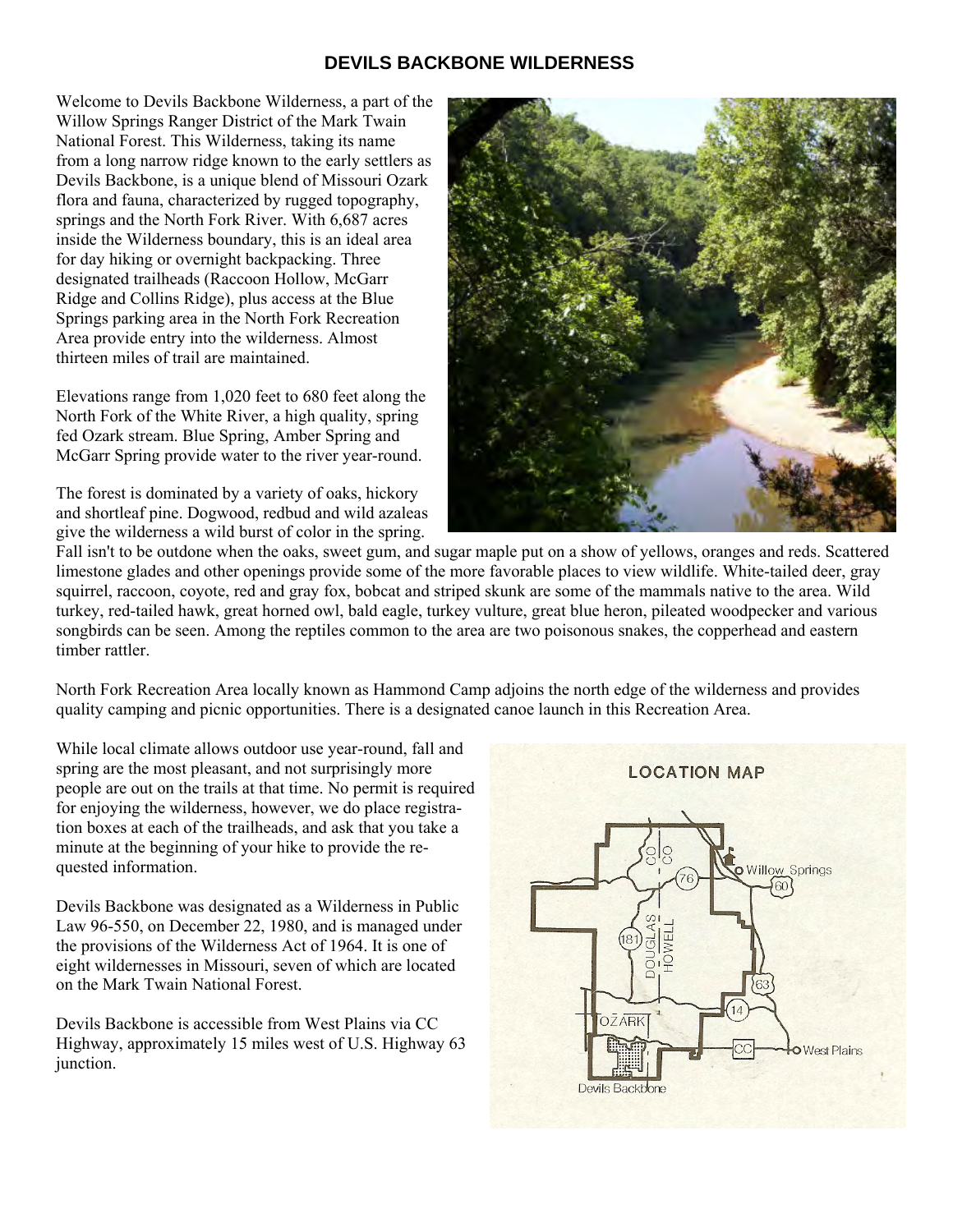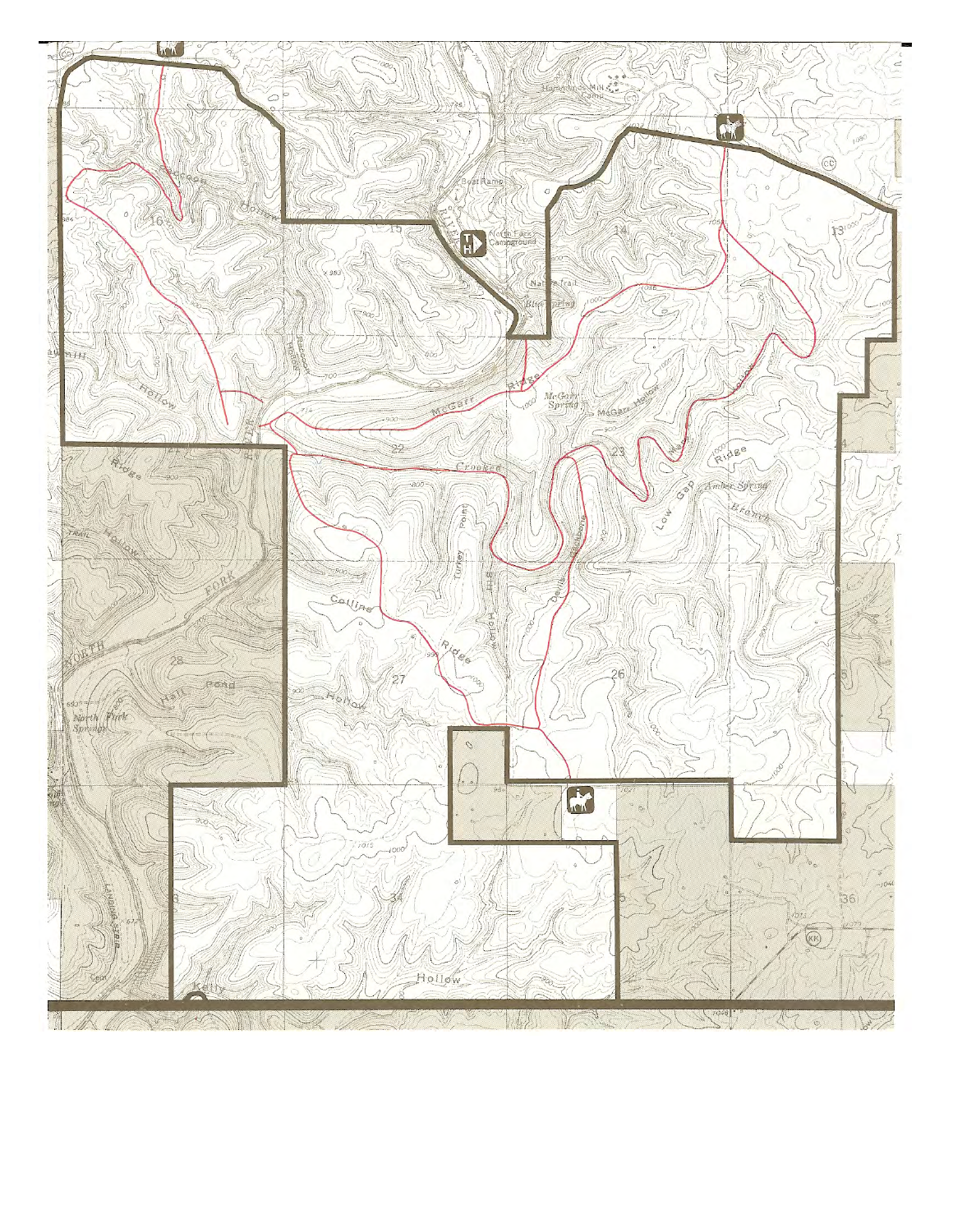## **WILDERNESS REGULATIONS AND MANNERS**

Wilderness is a natural area affected primarily by the forces of nature with little evidence of man's works - "where- man himself is a visitor who does not remain." Many individuals seek out its peace and solitude, yet it has different meanings and values to different people depending on whether they are backpackers, hunters, photographers, or hikers.

Increasing numbers of Wilderness users may seriously impact the very values they seek. To insure that these values remain intact, please practice good wilderness manners and comply with the following regulations.

### **Regulations**

There are certain human impacts that could damage or destroy the wilderness resource. These practices are not allowed within the Devils Backbone Wilderness.

- Possessing or leaving refuse, debris or litter in an exposed or unsanitary condition;
- Placing in or near a stream, lake, or other water any substance which does or may pollute a stream, lake, or other water;
- Leaving a fire without completely extinguishing it;
- Cutting or defacing live or dead standing trees or other vegetation;
- Possessing or using a motor vehicle, motorboat, motorized equipment, or mechanical transport (including mountain bike and wagon);
- Landing of aircraft, or dropping or picking up any material, supplies or persons by means of aircraft, including helicopters;
- The building of "structures" such as rock fire rings, tables, lean-tos and the like;
- Discharging a firearm or any other implement capable of taking human life or causing injury, in or within 150 yards of an occupied area, or in any manner or place whereby any person or property is exposed to injury or damage as a result of such discharge;
- Firing any tracer bullet or incendiary ammunition.

Missouri Department of Conservation hunting and fishing regulations and license requirements apply.

#### **WILDERNESS MANNERS**

Backpackers should leave no sign of their presence so that the next person can enjoy natural scenes and solitude. You must tread lightly so nature can endure and replenish.

There are self-registration stations at each wilderness trailhead entrance shown on the map. Overnight and day use visitors are requested to register.

Plan your party size, limit size of group to 10 persons or less. This reduces impact on soil and ground cover. Campsites are available on a first-come, first-served basis.

Leave your camp cleaner than you found it. **Pack out what you pack in**. Animals generally dig up what you bury, so don't. Dispose of human waste at least 100 feet from campsites, trails and waterways, by digging a shallow hole and covering it, nature will biologically decompose.

Keep the number of campfires low and small in size. Dead fallen trees add to the natural environment and future shortages may cause complete restrictions. Fire rings are unnatural signs of man and should be avoided. The use of small gas or chemical cooking stoves is recommended. **Use care with open campfires** - make sure they are dead out and their evidence is scattered before leaving